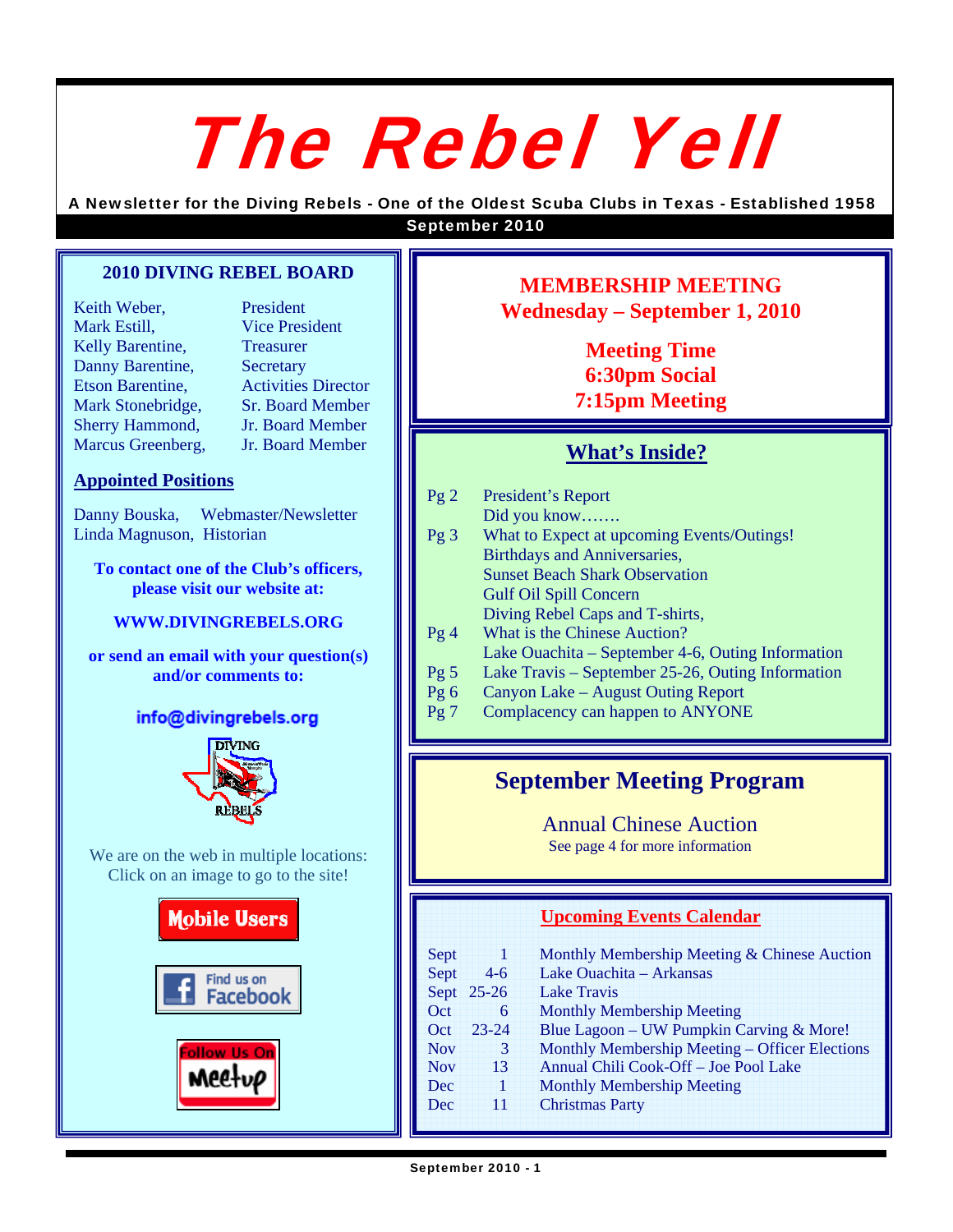# **President's Report**

Hello all,

The months are sure clipping by. It is back to school for some and a thank goodness the crowds are gone for others. There is still plenty of good camping and diving to be had for all.

We have a full calendar remaining for the year and already have anticipation for the annual events that begin a new year. Check out the "What to Expect" column for the briefs.

And for those that need access to the member's only area of our website, please sign up through the Forum. Instead of having one set of login information for the entire Club, Danny has secured it so each of us can have individual login ids and passwords. It is a good security enhancement that just takes a member to sign up and be validated.

This is the month for the Chinese Auction and I am excited. There's been a lot of talk and it almost feels like a Christmas atmosphere. So bring something someone else might be able to use and in turn bid on things to take home with you.

And don't forget, Board nominations are next month. Have a position you're wanting or willing to fill, please let me know.

All aboard for diving, Keith



# **SHARKS Sighted!**

A group of 17 Diving Rebels took the trek to Fort Worth on August 14 to take part in the Fort Worth Museum's Omni showing of the IMAX movie *Sharks* - an astonishing up-close, giant-screen encounter with a multitude of shark species, including the Great White, Hammerhead, and Whale shark. Most of us never want to be that close to most of these creatures, so it was a great way to live vicariously.

Unfortunately, some weren't able to participate in the show, as the movie quickly sold out before they arrived. However, most all stayed around the museum and we reconvened for a great authentic meal from old Mexico at Benito's on Montgomery St. The cervezas and queso flameado, along with many entrees made us all feel like we were on a diving trip to Cozumel.

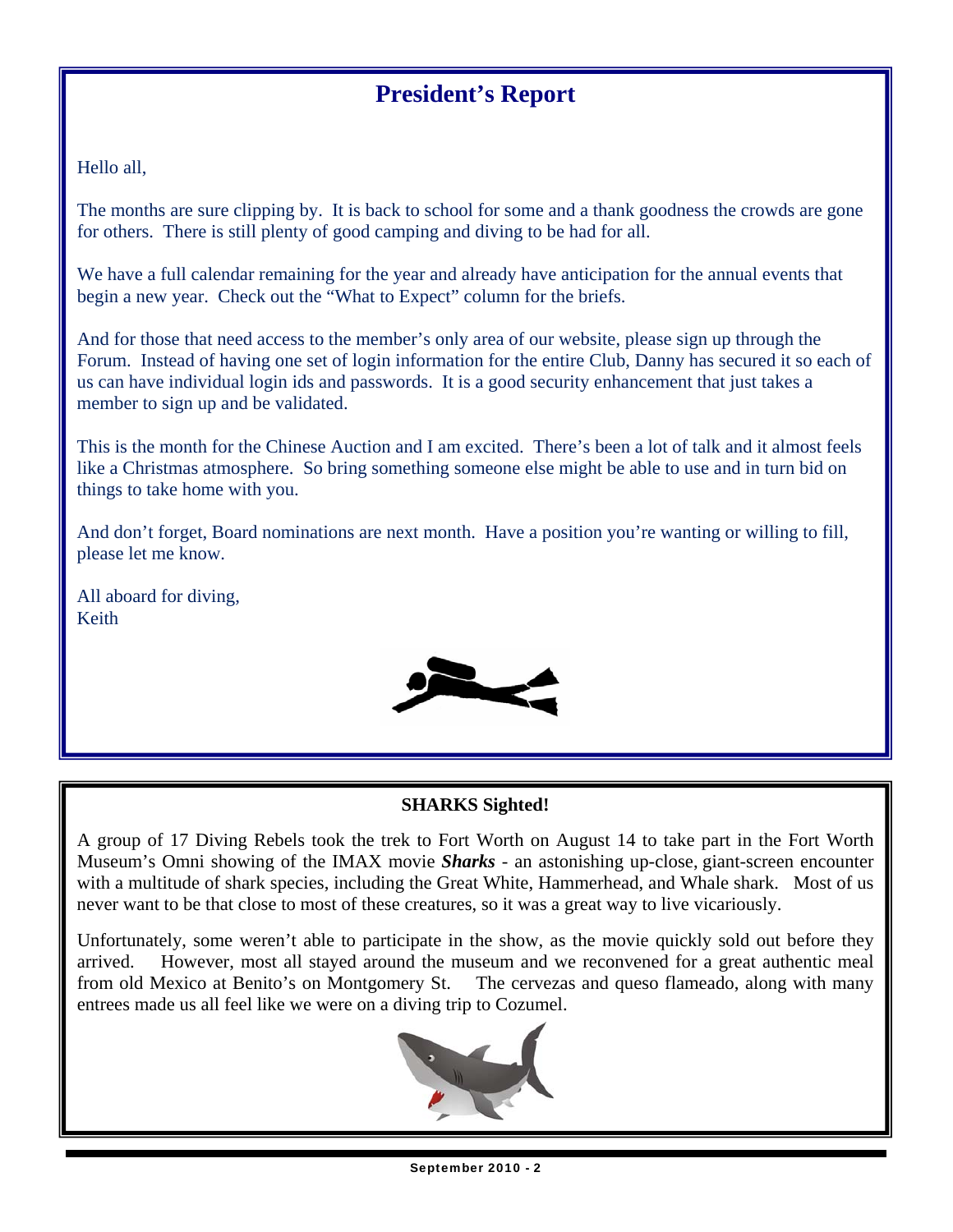# **What to Expect at Upcoming Events/Outings!**

#### **September 1**

Chinese Auction: This is the biggest Rebels fundraiser. Expect this to be one of the most entertaining monthly meetings of the year. Make plans to attend. For more info on what a Chinese Auction is, see page 4.

#### **September 4-6**

Lake Ouachita: Keith is coordinating this outing and you can expect lots of diving with good visibility. Average depth is 50' with deepest being 200'. Currently surface water temps are in the mid to upper 80's with a thermocline at 16-25' dropping temps to around 70 and getting progressively cooler with depth. There is more information on page 4.

#### **September 25-26**

Lake Travis: Danny Bouska is coordinating this outing. We will be at Windy Point Park and will be doing shore dives and if there is enough interest, a 4 hour/ 2 tank boat dive to hard to get places on Lake Travis. Expect water temperature to be similar to current temps at 86 at the surface, 80 at 35' and 68 at 60' with visibility averaging 10-15' at Windy Point; 5- 10' at Wreck Alley and 20'+ at Starnes island. There is more information on page 5.

#### **October 23-24**

The Blue Lagoon: Danny Bouska is coordinating this outing. Expect a lot of fun at this outing as the main event for this outing will be an Underwater Pumpkin Carving Contest. Other events being planned may include a Navigation Contest, Underwater Egg Race, Underwater Torpedo Toss, and an Underwater Golf Ball Search. Watch for more information in your email, the website, and upcoming Newsletters!

#### **November 12**

Our Annual Chili Cook-Off will have your taste buds watering as you taste the wide array of chili cooked by the club members. This event is held locally at Joe Pool Lake and will be coordinated by Doug Sheppard.

#### **Gulf Oil Spill Concern**

Coral populations in the Gulf of Mexico could fall because of the Deepwater Horizon oil rig disaster – from contact not with oil but with the dispersant that's supposed to get rid of it.

Laboratory tests suggest that Corexit 9500A, the dispersant used by BP to tackle the largest offshore oil spill in US history, stops coral larvae latching onto the surfaces where they usually mature.

[Click here to read more!](http://www.newscientist.com/article/dn19260-oil-spill-dispersant-could-damage-coral-populations.html)





## **Birthdays**

| Sept | 5  | <b>Jill Bouska</b>      |
|------|----|-------------------------|
| Sept | 15 | <b>Etson Barentine</b>  |
| Sept | 18 | <b>Brittany Meagher</b> |
| Sept | 19 | Johnathan Bowman        |

## **Anniversaries**

Sept 1 Nick & Paula Boyett

Sept 6 Sherry Hammond & Kevin Campbell



 Did we miss your special date? If so, it's not in our database. Contact Mark Estill to update your info!



On August 24, 2010 Lance O. was flying reconnaissance in his helicopter off Sunset Beach. He was  $500 - 1{,}000$  yards from the beach in front of Gladstone's Restaurant. He observed a very large White Shark, estimated at 18 feet or more, near the surface.

# Don't forget Diving Rebels Caps and T-Shirts On sale at any monthly meeting!





NAVY & NATURAL



Merchandise sold to Diving Rebels Members Only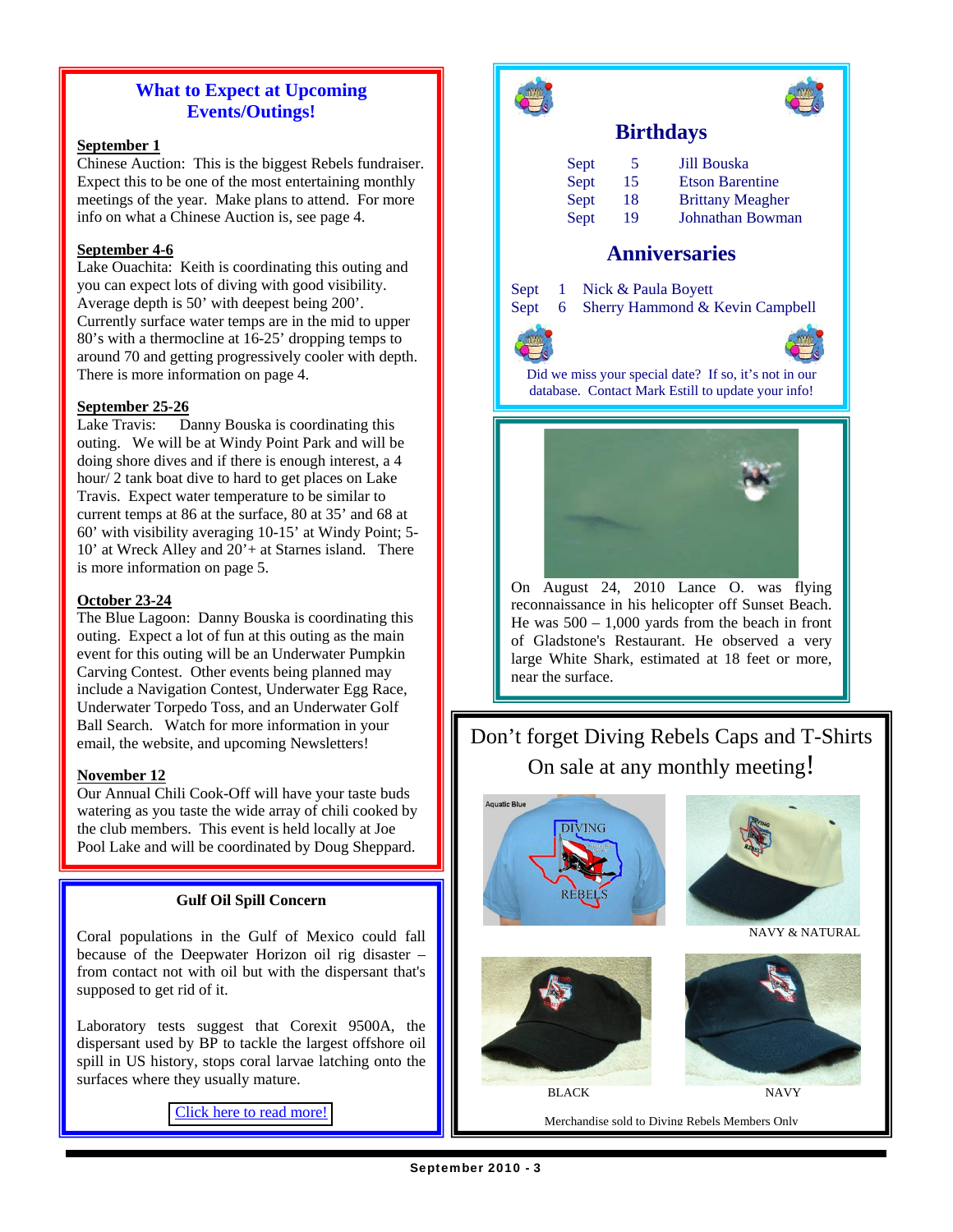# **What is the CHINESE AUCTION?**



Well it's time for the circus to come to town! By that it means the annual Diving Rebels Chinese Auction. This is not only the biggest Rebels fundraiser but also one of the most entertaining monthly meetings.

The way this works is that we have a live auction for donated gifts. What makes it special is that the items being auctioned are wrapped and unknown to the audience. What is being auctioned might be a dive computer, an old wet suit, spare fins, boxes of Girl scout cookies or just about anything else. After you win an item by high bid, you have the choice of either keeping the item, or forcing a trade for whatever item was won before yours. The kicker is that you have to decide to trade or not to trade before you unwrap your item. The previous bid winner may have won the bid for a dive knife that you want. So you trade off your wrapped item for the dive knife not knowing what you traded away. This means that you at least get the dive knife, but what did you give up for it???? Maybe it is an old smelly wet suit; maybe it is a new dive computer. As trades can only go back to one previous round, the bid winner before you will unwrap whatever you swapped him. He cannot have it taken away nor can he force a swap for any other previously auctioned items.

Your item, whether you swap or not, may be taken from you by the next winning bidder. You also must unwrap and disclose you item to the group. If all of this does not make sense, don't worry it will be explained again at the meeting.

What we ask you to bring is some item of value wrapped in a nondescript wrapping, newspaper or paper bags are quite acceptable. Think about things you can talk your employer into donating, things you got two of for Christmas. How many people really need two paper shredders, twelve boxes of thin mint cookies or three electric cheese straighteners?

If you want to win a bid bring some \$\$\$\$, as the competition sometimes becomes quite fierce, and the banter hilarious and the items worth the effort.



# **Divers' Alert – read all about it - Lake Ouachita for Labor Day, Sep 4 – 6, 2010**

There has been considerable interest in a trip to Lake Ouachita in Arkansas. I believe it will be too late to reserve a barge so a great deal depends on level of interest. I will be looking for a \$20 non-refundable deposit prior to the September meeting. If there are enough divers, at least 4, I will take my boat. The deposit will offset about ½ the fuel costs of dragging it up there with 4 divers which is what my boat can handle in a run. If more than that, obviously our travel costs go down while ferry run fuel for divers will increase.

We will need meal coordinators. I will handle Saturday evening and then we will anticipate meals for Saturday lunch, Sunday all 3 meals and Monday breakfast.

The pick up and rendezvous point is Brady Mountain Marina. [directions below]. We usually camp on an island. The first pick up will be approximately 11pm and departing for the island at 11:30pm Friday evening. The pick up on Saturday if needed will be at 1pm departing at 2:00. Depending on how many and the cargo involved, this may be on the way to a dive, or back to the island to unload gear. Afternoon dives begin at 3 and will finish about 6. If there are any stragglers we can make a pick up on the way back. Saturday night dives will be at the cove or island. Sunday diving begins at 9:30am until about noon and afternoon dives begin about  $2:30 - 5$ . Night dives will begin after dinner at approximately 9pm. Monday will consist of a first trip at 9am to the drop off, and then depends a lot on population as to what we can do later. I tried to allow good surface intervals because some of these dive profiles can be 80 to 100 feet.

To get to Brady Mountain Marina Take I-30 to HWY 70 to Hot Springs. Out of Hot Springs take 270 west until you see the sign on the right and turn there (Brady Mountain Rd). This should be about ½ mile past FM1272 and Royal, AR. Their phone number is 501-767-3422. The map can be found at http://mappoint.msn.com/(jzijui450ozzva555ekul5zw)/map.aspx

We have a little time to finalize plans, but it is key that we have a decent number count to plan for boat loads. There will be a sign up sheet (u sign u pay) or please let me know at actionfigurekeith@hotmail.com or home phone 817-581-9010 asap.

Keith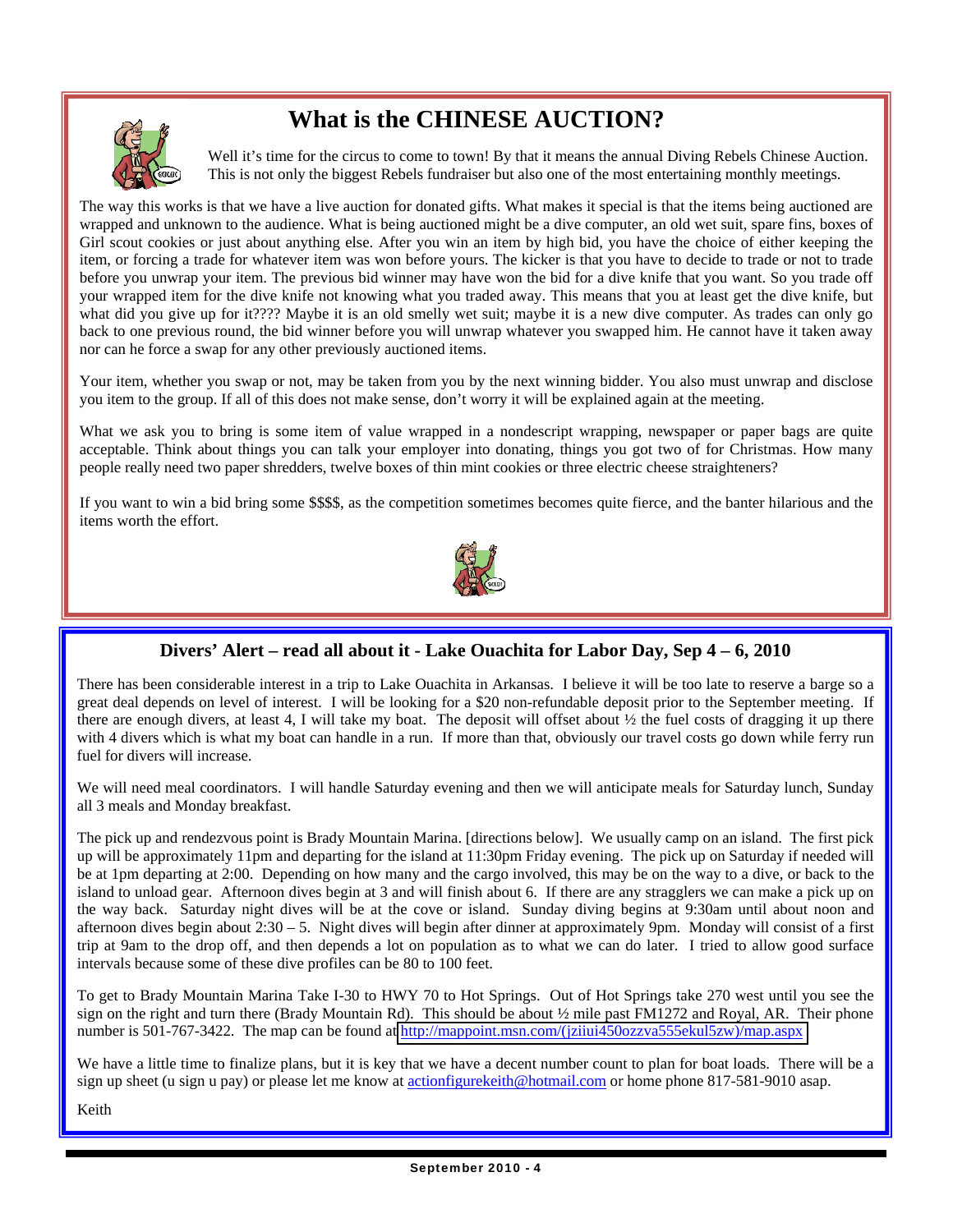# **Lake Travis Windy Point – September 25 and 26 Coordinator: Danny Bouska**

The Diving Rebels haven't been to Lake Travis in several years. The lake level has been down making it difficult to reach the water. Rains this spring and summer have lake levels back to normal, so it's time to get wet at Lake Travis!

We will be at [Windy Point Park](http://www.windypointpark.com/) which is located on Comanche Trail Drive, 2 miles below the Oasis Restaurant. Windy Point Park offers large shade trees on a natural grass lawn, which overlooks the wide open waterfront on Lake Travis. Windy Point Park has picnic tables, camping areas with fire pits, courtesy carts to move your gear, courtesy air to inflate rafts and mats, clean restrooms, changing facilities , rinse-off showers, concession area, free wireless internet access, stairs for easy access to lake, protected swim & dive areas, on-site SCUBA air fills and boat launch access. The tent camping is primitive, but the groomed lawn and abundant shade trees help to make it feel civilized.

The current plan is shore diving along with a charter dive with [Lake Travis Scuba](http://www.laketravisscuba.com/) who provides transportation to a variety of dive sites on Lake Travis aboard THE

GIANT STRIDE, a 30-foot Pontoon Boat customized for scuba diving. The boat has many special features and amenity updates to make your excursion comfortable, safe, and enjoyable. The boat has 8 Diver Stations with two tank holders and equipment storage, a dry storage area, canvas enclosure for sun shade or warmth in cooler weather and a large heavyduty ladder for easy exit from the water. You will need to provide your own gear and tanks, weights, if needed, are provided. It is recommended each diver carry a line reel, surface marker buoy. Lights are highly recommended.

The cost of the 4 hour/two tank dive is \$40 per person. A shuttle will pick us up at Windy Point Park and take us around the corner to the public boat ramp where we will board the boat. A signup sheet will be available at the meeting on September  $1<sup>st</sup>$  and a \$20 non refundable deposit will reserve your space on the boat. The first dive is scheduled from 8:30am to 12:30pm and if we have more than 8 people we can do a second boat dive from 1pm to 5pm.

For those not participating in the boat charter or for diving before or after the charter, Windy Point Park is one of the top diving "hot spots" in the Central Texas area. There is a wealth of items to find, explore, and seek out in Lake Travis. Divers will find boat wrecks and unique metal sculptures of a scuba diver, a sea turtle, a shark and a manatee along with other interesting objects. There are training platforms, a jet ski, some small boats, a larger sailboat, a Pinto, and more! An underwater map can be seen at: [www.windypointpark.com/uwmap.asp](http://www.windypointpark.com/uwmap.asp)

The entrance fees to Windy Park are:

 Day Use: 8AM to 10PM, Weekends: \$15.00 Camping: 6PM to 10AM, \$10.00 Air Fills: \$8.00 Boat Launch: \$10.00 Weekend Admission after 3PM: \$8.00 Weekend Special: 2 nights + 2 days (Fri Night - Sunday) \$45.00

Saturday lunch and dinner and Sunday breakfast will be meal shares. Meal coordinators are needed.

**How to get there:** From the DFW Metroplex, take I35 South toward Austin. Though you can take RR 620 off I35 at exit 252 B-A, it is recommended you continue south and take Toll Road 45 West (Exit 250B). Toll Rd 45 West ends onto RR620 just past Hiway 183 and you will miss a lot of lights and traffic. I have been told there is one toll booth. Once on RR 620, continue west to Comanche Trail and turn right. Comanche Trail should be the first major road to the right after crossing RR 2222. If you get to the dam, you've gone too far. Follow Comanche Trail past Hippy Hollow and just past Bob Wentz Park is Windy Point. Please watch the website as I will post maps to Windy Point in the near future.

#### **Area hotels and bed and breakfast include:**

*[Holiday Inn Express,](http://www.ichotelsgroup.com/h/d/ex/1/en/hotel/austx?_requestid=368273) 12703 Ranch Road 620, (RR 620 & 183) 512-249-8166 [Extended Stay America,](http://www.extendedstayamerica.com/minisite/?hotelID=829) 13858 N. US Hwy. 183 (512) 258-3365 [The Tram House,](http://www.vrbo.com/259036) located at Windy Point, check their website for more information [La Villa Vista Bed & Breakfast Resort,](http://www.lavillavista.com/) 6701 Oasis Pass, approximately 2 miles from Windy Point, 512-266-6000* 

Jill, Cory and I plan to arrive on Friday evening. If someone can go earlier and secure a great campsite, please let me know. If you have questions or can go early on the  $24^{\text{th}}$ , I can be reached at 817-542-2962 or dannyb@divingrebels.org



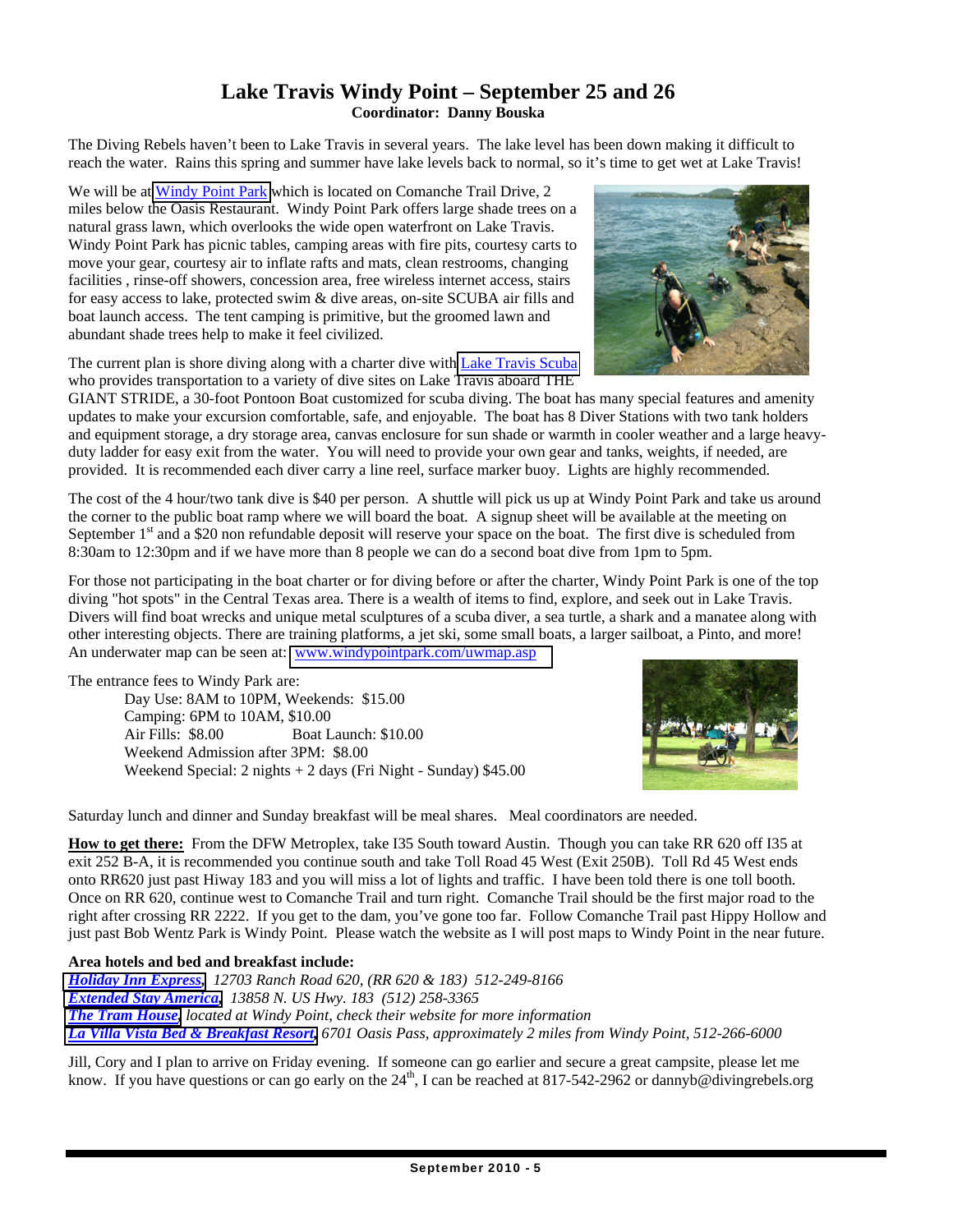# **August 21-22 - Canyon Lake Outing Report**

Submitted by Johnny Griffin

August 20, 2010 started as a day I doubt I will ever forget. I awoke at 5 am to find my Company Truck had been stolen from the front of my house. Not a good way to start the day. I had been looking forward to this trip all week, I had heard very nice things about this lake. But I was now really thinking about not going. The weather was forcast to be 100 plus and we were camping. I asked Connie what she wanted to do and bless her heart she said what ever you want to do I am ok with.

Having something stolen from you is such a helpless feeling of being violated. I knew I had to change my attitude. Diving has a very theraputic affect on me. It is the one place that I can truly escape, so here we go. We left town about 3pm and to our surprise the traffic was great. We didn't have to slow down anywhere. We made it to our camping area about 7:30 pm. When we arrived we were surprised and very happy to find the wind to be blowing about 20mph across the lake. This made it feel like it was about 20 degrees cooler than it was in towm. Tina was already here and had her camp completely set up by herself. After Connie and I set up our camp we went for a swim with Tina to cool off. Keith made it in at 9:50, 10 minutes before the gate is closed. We helped him set up camp went for another swim and called it a night.

The next morning Keith, Tina and I went for a 50 something minute dive to about 55 ft. The visibilty all weekend was about 5 – 10 feet with it being a little clearer below the thermocline at about 30 feet. The water temp was 83 degrees at the surface, 74 degrees at about 30 feet, and cold at 55.

After the dive we had a nice breakfast. Keith and I then went to San Marcos for tank re-fills. On the way we passed through a place called the Devils Backbone. This is a beautiful Canyon we had not seen before. Actually this part of Texas is pretty where ever you look. After we got back we did another 50 something minute dive. We saw lots of fish some of them quite aggressive. Tina was bitten on both of her ears, Keith had his wetsuit covered elbow attacked and I was bitten as well. I think this time Tina got the worst of it. When we came out of the water we were greeted by Danny, Jill, and Cory. They had planned on being there earlier, but got stuck in traffic.

We all went back to camp and started dinner. Keith cooked fried catfish and hushpuppies he also had some home grown tomatoes and zuchinni from his Dad's garden. Connie made a rice dish and we all feasted. We had guite a bit left over and gave it to our neighbors. After dinner we all sat around talked diving and other things until Danny, Jill, and Cory had to leave.

The next morning we awoke early and went straight in the water Keith and Tina managed to get a 93 minute dive out of a 80 cu.ft. tank I was impressed as I have a 130 cu.ft. tank and I was down to 800 psi. On this dive we saw a huge catfish in a truck tire at about 32 feet. We also saw a big carp. On this dive Tina wore a hood to protect her from the mean fish I guess it worked because they attacked my ears instead of hers. After the dive we had another great breakfast of bacon, eggs, and Tina made french toast that was truely some of the best I have ever had. I guess food always tastes better outside.

This was the first outing Tina has been on with us. I was, and I think Keith was as well impressed with her skills. For some one who has only been diving since March she was very accomplished and knowlegable to say the least. Overall we had a great time, after all I had been through on Friday it was great to get away and clear my mind. The only thing I could have wished for was to have more people show up. It is just always more fun when a lot of us get together.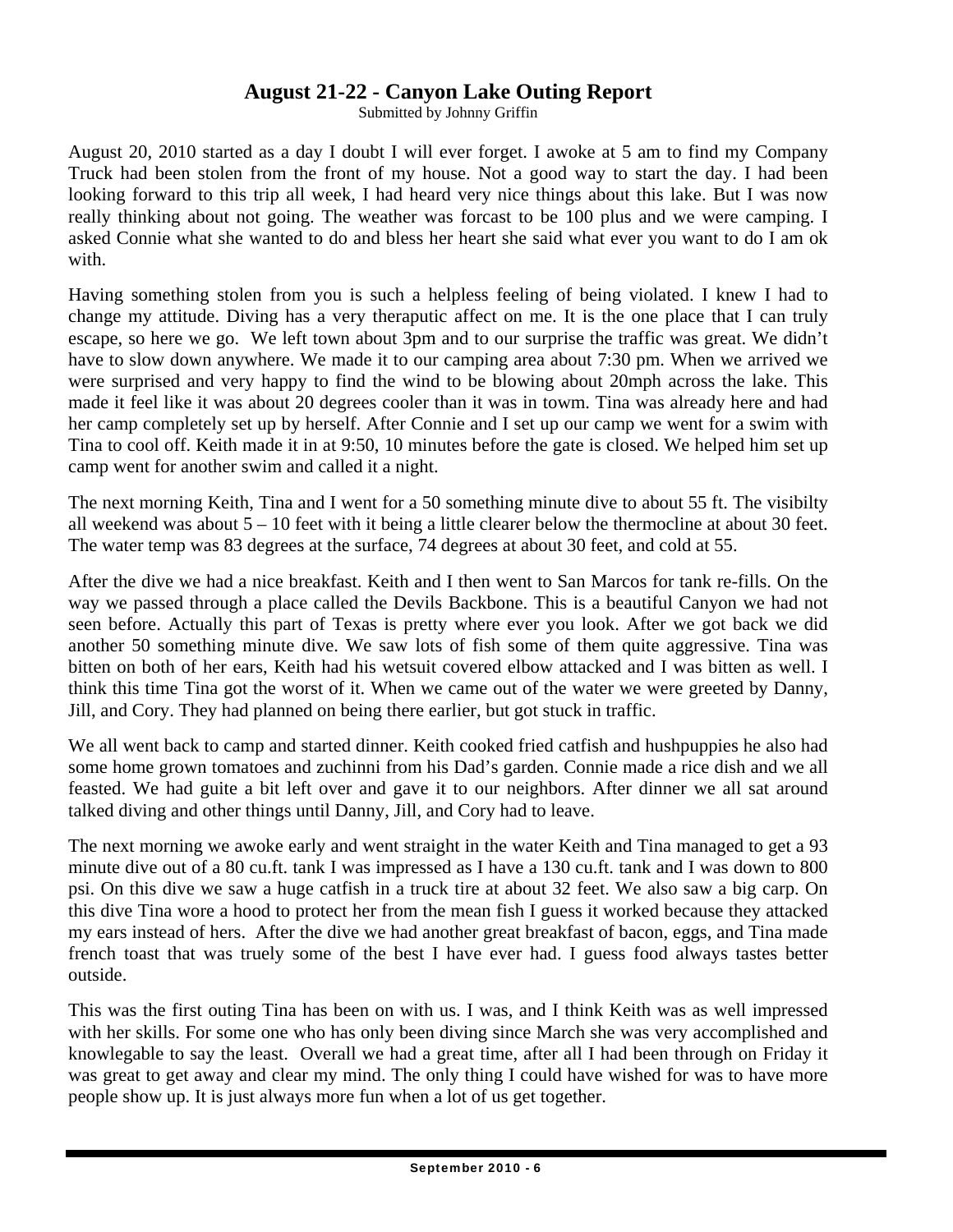# **Complacency Can Happen to ANYONE**

By Danny Bouska

**The following is a fictional story, but could very easily be true. Because you have hundreds of dives under your belt or because "it will never happen to me" are you sometimes complacent and forget important safety checks?**

I always have a dive plan and perform a gear check before diving. So last Saturday, Jill and I were going diving. The meet time at the lake was 8am, and the site is about an hour and a half away. The alarm was set for 5am, which would have given us plenty of time, but we hit the snooze a couple of times, I got on the computer, and Jill decided to make breakfast so we didn't begin to pack until after 6, **so we were in a hurry.** 

I grabbed a couple 80cf tanks out of our garage, (We put the valve dust cover on our tanks when they are full, and leave them hanging when we have used the tank. So the dust cover was on the tanks I grabbed ….. so they were FULL) and I placed the tanks and gear in the trunk and we were off. We arrived at the site at 8:15, and several divers were already suited up, and the rest were almost ready. We asked if we were too late and were told they would wait.

I put the BCD and the regulator on, and pressurized the system to make sure there were no leaks. I usually check the air pressure at this point, **but I was in a hurry, and I forgot.**

I put the last touches on gear, got into my wetsuit and donned the remainder of my gear. I took a quick breathe off the regulator and inflated the BCD slightly. It was hot like it normally is in Texas in August and I decided to finish the gear check in the water. I always watch my gauge when I breathe from a regulator, **but I was in a hurry, and I forgot.** 

We made our way down to the water, to meet some new divers who were making their first dive with the group. We had introductions, checked buddy teams, and made a dive plan. We ran through a gear check, and when we got to "air" on the checklist, Tim asked each of us what size tank we were diving. Jill and I both said we were on 80s, and given the 40 foot planned maximum depth, we knew we had plenty of air. I usually check my air gauge during the gear check . . . **but we were in a hurry, and I forgot.** 

We began the dive, and were having a great time. We saw what looked like a sea of bomb craters which were once Blue Gill breeding nest and as we continued our descent small fish darted in and out of the grass hiding from the bass lurking nearby. I checked my air about 20 minutes into the dive, which is a much longer time than normal for me to check my air . . . and to my surprise, I had 1000 psi. The minute I saw the gauge, I realized what had happened -- I had grabbed a partially empty tank at home, and gotten through not ONE, but THREE check points without ever checking my air and without realizing I had omitted a very important check.

After the dive, I realized what had happened. I had picked up the two 80s from a friend who is not currently diving, and added them to our stack of tanks, and decided that I would check them later to see if they were full, **but I forgot.** The caps were on …….so of course, they were FULL!

Though this turned out to be a non-event, the tank could have easily only had 500 psi in it, and my first inclination could have been pulling those last breaths out of the tank and thankfully, I had several buddies close by from whom I could have gotten air. You have to realize that as divers, being trained at handling emergency situations does not mean we should take more chances of needing to use that training.

I'm question how I allowed myself to get sloppy and careless, and how I could have missed THREE check points in my normal routine and my buddies, who are also supposed to be equally meticulous, also didn't ask the right questions. It comes down to the plain fact that I was complacent.